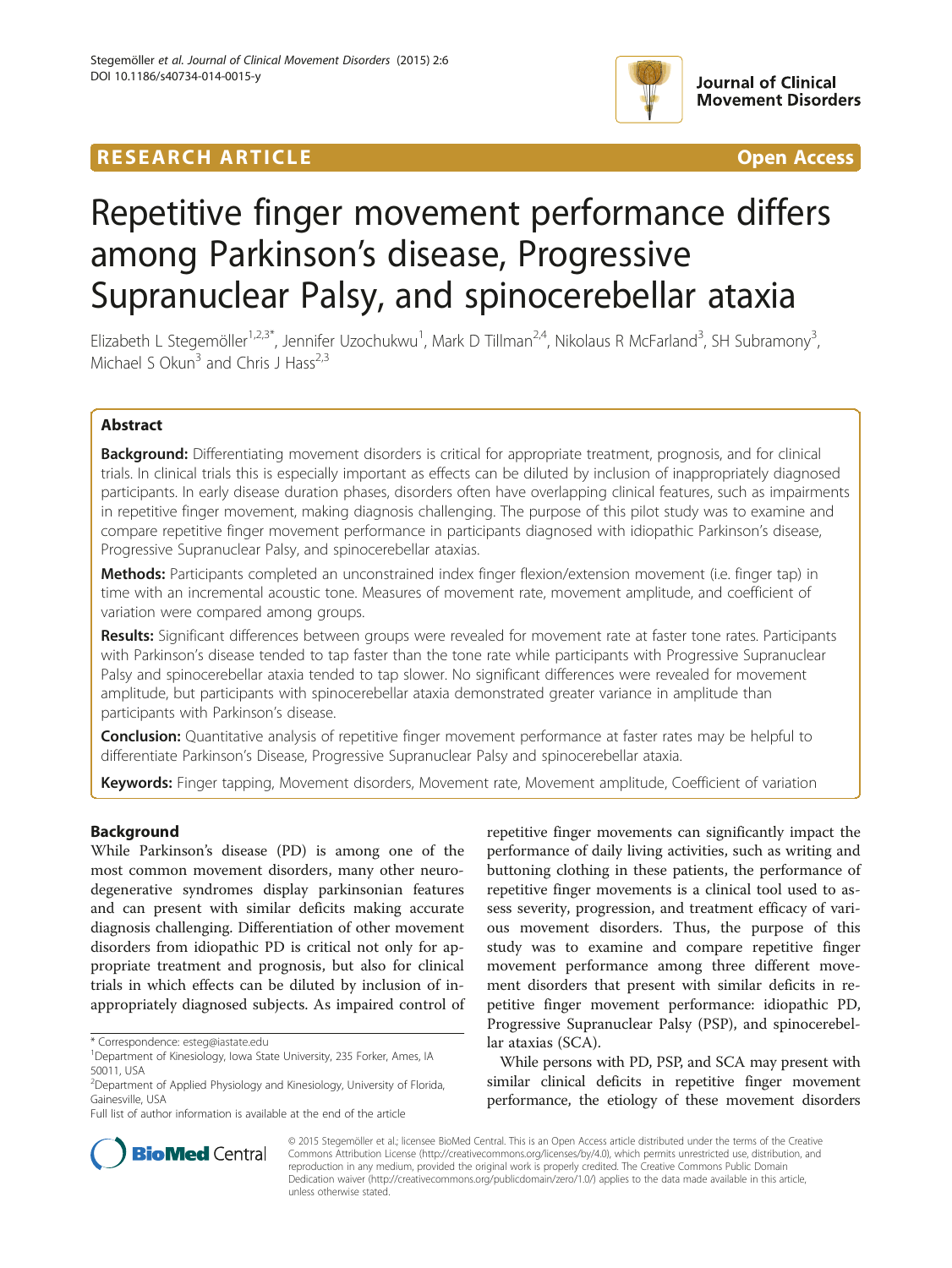differs. In general, PD is attributed to the loss of neurons in the basal ganglia [[1](#page-6-0)], while SCA is attributed to the loss of neurons in the cerebellum [[2\]](#page-6-0). PSP is attributed to a loss of neurons in the basal ganglia, brain stem, and cerebellum [\[3](#page-6-0)]. However, many other brain areas are impacted by these diseases, and changes in movement performance cannot not be solely attributed to a loss of neurons in one region of the brain [\[2](#page-6-0)-[4](#page-6-0)]. In any case, the differing etiology may contribute to differences in repetitive finger movement performance when quantitatively evaluated.

Previous research has revealed that persons with PD demonstrate impairments in repetitive finger movements at tone rates near to and above 2 Hertz (Hz) (i.e. 2 beats per second) compared to healthy control participants [[5-8](#page-6-0)]. Impairments in repetitive finger movement performance at tone rates near to and above 2 Hz were not improved with dopaminergic medication [\[5](#page-6-0)]. However, differential effects of deep brain stimulation of the subthalamic nucleus (STN-DBS) on movement rate and movement amplitude were revealed [\[7\]](#page-6-0). Specifically, STN-DBS improved movement amplitude but not movement rate at tone rates near to and above 2 Hz. This would suggest that other non-dopaminergic mechanisms may mediate the impairments of repetitive finger movements that emerge at tone rates near to and above 2 Hz and may attribute to the clinical similarity of repetitive finger movements in persons with PD, PSP, and SCA.

Research is limited regarding repetitive finger movement performance in persons with PSP and SCA. One study has examined differences in repetitive finger movement performance between participants with PD and PSP [[9](#page-7-0)]. Ling and colleagues [[9](#page-7-0)] revealed that the performance of repetitive finger movements as big and fast as possible can distinguish between these two movement disorders. It is unclear if there are differences in repetitive finger movement performance over a range of movement rates between participants with PD and PSP. Many persons with SCA also present with or include parkinsonian features, which can be confused with PD [\[10\]](#page-7-0). Yet, research examining differences in repetitive finger movement performance between participants with PD and SCA is limited. Only one study has compared repetitive finger movement performance at rates above and below 2 Hz in persons with PD and spinocerebellar degeneration [\[11\]](#page-7-0). Kosaka and collegues [[11](#page-7-0)] revealed that performance differed between these two groups, suggesting that the cerebellum may play a role in the differential response. Research examining differences in repetitive finger movement performance in persons with PSP and SCA is limited.

Using the same paradigm in which the tone rate is systematically presented from low rates (i.e. 1 Hz) to high rates (i.e. 3 Hz), this study examined the differences in repetitive finger movement performance between participants with PD, PSP, and SCA across multiple tone rates.

Given that 1) persons with PD, PSP, and SCA demonstrate similar clinical deficits in repetitive finger movement performance and 2) impairments in repetitive finger move-

ments that emerge at rates near to and above in persons with PD do not improve with dopaminergic medication suggesting the involvement of non-dopaminergic mechanisms, we hypothesized that participants with PSP and SCA would also demonstrate changes in repetitive finger movement performance at tone rates near to and above 2 Hz. However, we also hypothesize that given the differing pathophysiological mechanisms of each movement disorder, the changes in repetitive finger movement performance at tone rates near to and above 2 Hz would differ among participants with PD, PSP, and SCA.

#### Methods

# Participants

Nineteen participants with PD (16 male/3 female; mean age =  $72 \pm 9$  years; 18 right handed/1 left handed; disease duration =  $6 \pm 4$  years), 10 participants with PSP (3 male/ 7 female; mean age =  $70 \pm 4$  years; 10 right handed; disease duration =  $5 \pm 4$  years), and 12 participants with SCA (5 male/7 female; mean age =  $50 \pm 17$  years; 10 right handed/2 left handed; disease duration =  $7 \pm 7$  years) were recruited from the University of Florida Center for Movement Disorders and Neurorestoration in Gainesville, Florida. The UPDRS motor scores for the PD and PSP group tested off medication were  $29 \pm 12$  and  $43 \pm 11$  respectively. For the SCA group, two patients were diagnosed with SCA1, two with SCA2, three with SCA3, one with SCA6, one with SCA8, one with sporadic ataxia (onset after 50 years of age), and one with ataxia not otherwise specified. Diagnosis was confirmed by a fellowshiptrained movement disorders neurologist. All participants were tested on medication as previous research demonstrated that the impairments in movement performance using the same task as in this study were not significantly affected by optimal medication [\[5\]](#page-6-0). No dyskinesias were noted during data collection. Participants with PD were tested on the most affected side (13 right side/6 left side) and participants with SCA and PSP were tested on the dominant side. All participants gave their written informed consent prior to inclusion into the study, and the University of Florida Institutional Review Board approved the procedures.

# Data collection

All participants completed three trials of an unconstrained finger flexion-extension movement (i.e. finger tap) in time with a series of acoustic tones presented at 1 Hz for 15 intervals and then increased by 0.25 Hz every 15 intervals until reaching 3 Hz [\[5](#page-6-0)-[7\]](#page-6-0) (Figure [1](#page-2-0)). The forearm (placed in a pronated position), wrist, thumb, and fingers 2–4 were supported by a brace. The index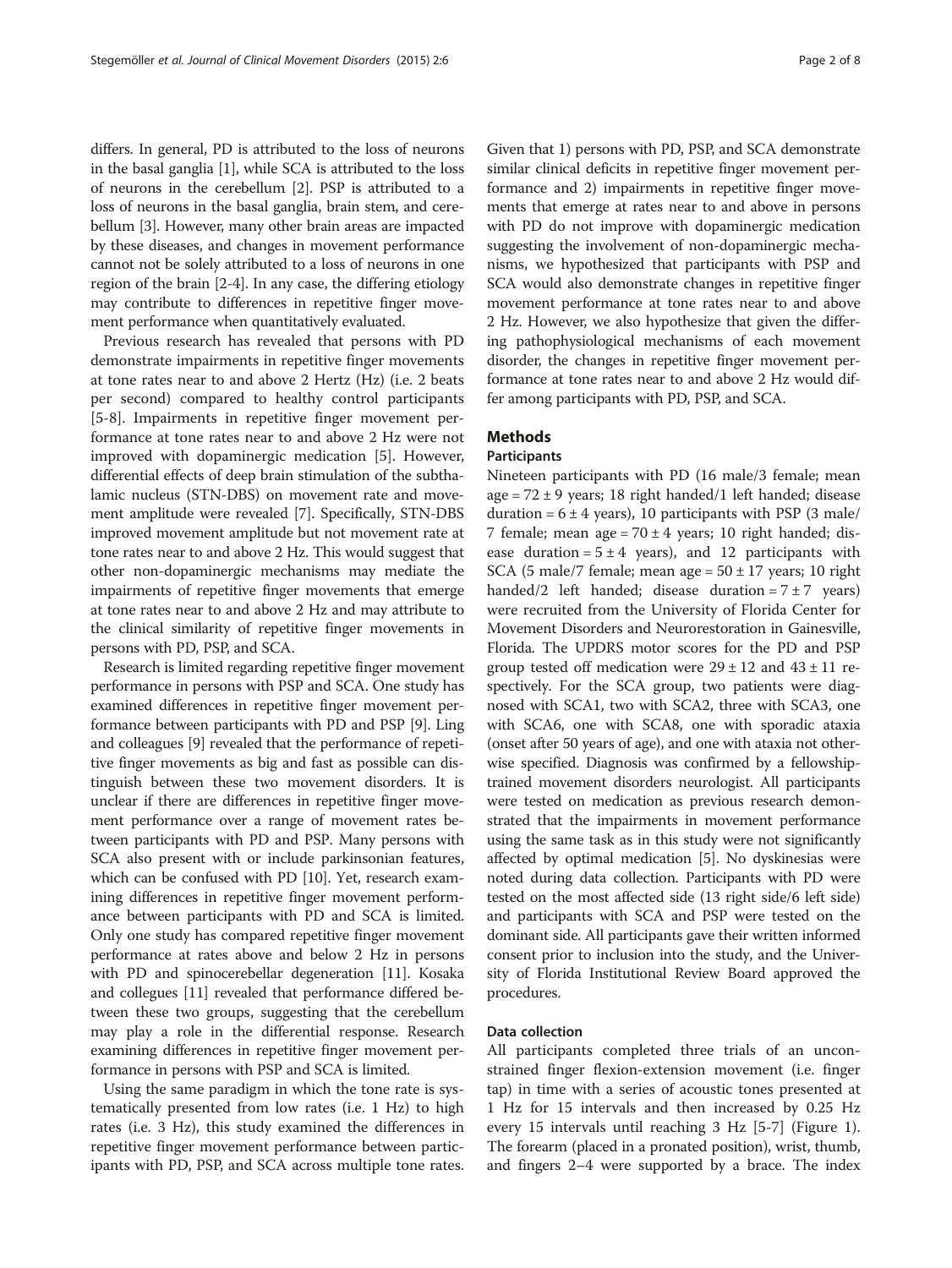<span id="page-2-0"></span>

finger remained unconstrained for full range of motion. A goniometer was used to collect position of the index finger. Movement rate, peak-to-peak amplitude, and corresponding coefficient of variation (CV) were obtained for each movement and averaged across each tone rate. Movement amplitude was normalized to the amplitude at 1 Hz to allow for comparison across tone rates since no constraints were placed upon range of motion. Movement rate difference (MRΔ) was calculated as the difference between the given tone rate and actual movement rate.

#### Statistical analyses

To examine repetitive finger movement performance in the PSP and SCA groups alone, a single factor repeated measures analysis of variation (ANOVA) model was completed to estimate differences in MRΔ and normalized peak-to-peak amplitude across tones rates for each group. To examine differences between MRΔ, normalized peak-to-peak amplitude and CV across all groups, a repeated measures ANOVA model was estimated. The between-group factor was PD vs. PSP vs. SCA, and the within-subjects factor was tone rate. Post hoc analysis was completed using Tukey's Honestly Significant Difference test. The level of significance was set at  $\alpha$  < 0.05.

# Results

Figure 1 shows raw position data from one participant with PD, one participant with PSP, and one participant with SCA. Note that at approximately 2.25 Hz and above the participant with PD demonstrates an increase in movement rate with little decrement in movement amplitude. In contrast, the participant with PSP does not increment movement rate starting at approximately 2.0 Hz and maintains a relatively stable movement rate and movement amplitude until reaching 3.0 Hz. Finally, the participant with SCA demonstrated a much greater variation in movement performance across all tone rates, and at rates near to and above 2.0 Hz, this participant remains slower than the intended tone.

For comparison of the PSP and SCA groups alone, there was a significant effect of MRΔ for the PSP group  $(F(8) = 7.48, p < 0.001)$  and the SCA group  $(F(8) = 13.809,$ p < 0.001) (Figure [2A](#page-3-0)). For the PSP group, post hoc analysis revealed that MRΔ significantly differed between tone rates of 1.5 Hz and 3.0 Hz ( $p = 0.03$ ), and 1.75 Hz and 3.0 Hz ( $p = 0.05$ ) only. For the SCA group, post hoc analysis revealed that MRΔ significantly differed 1) from 1 Hz at tone rates of 2.75 Hz and above  $(p < 0.01)$ , 2) from 1.25 Hz at tone rates of 2.75 Hz and above ( $p <$ 0.01), 3) from 1.5 Hz at tone rate of 2.75 Hz and above (p < 0.03), 4) between 1.75 Hz and 3.0 Hz (p < 0.001), 5) between 2.0 Hz and 3.0 Hz ( $p = 0.004$ ), and between 2.25 Hz and 3.0 Hz ( $p = 0.02$ ). There were no significant differences in normalized peak-to-peak amplitude for either the PSP (F(8) = 0.02, p = 0.89) or SCA (F(8) = 0.17,  $p = 0.69$ ) group.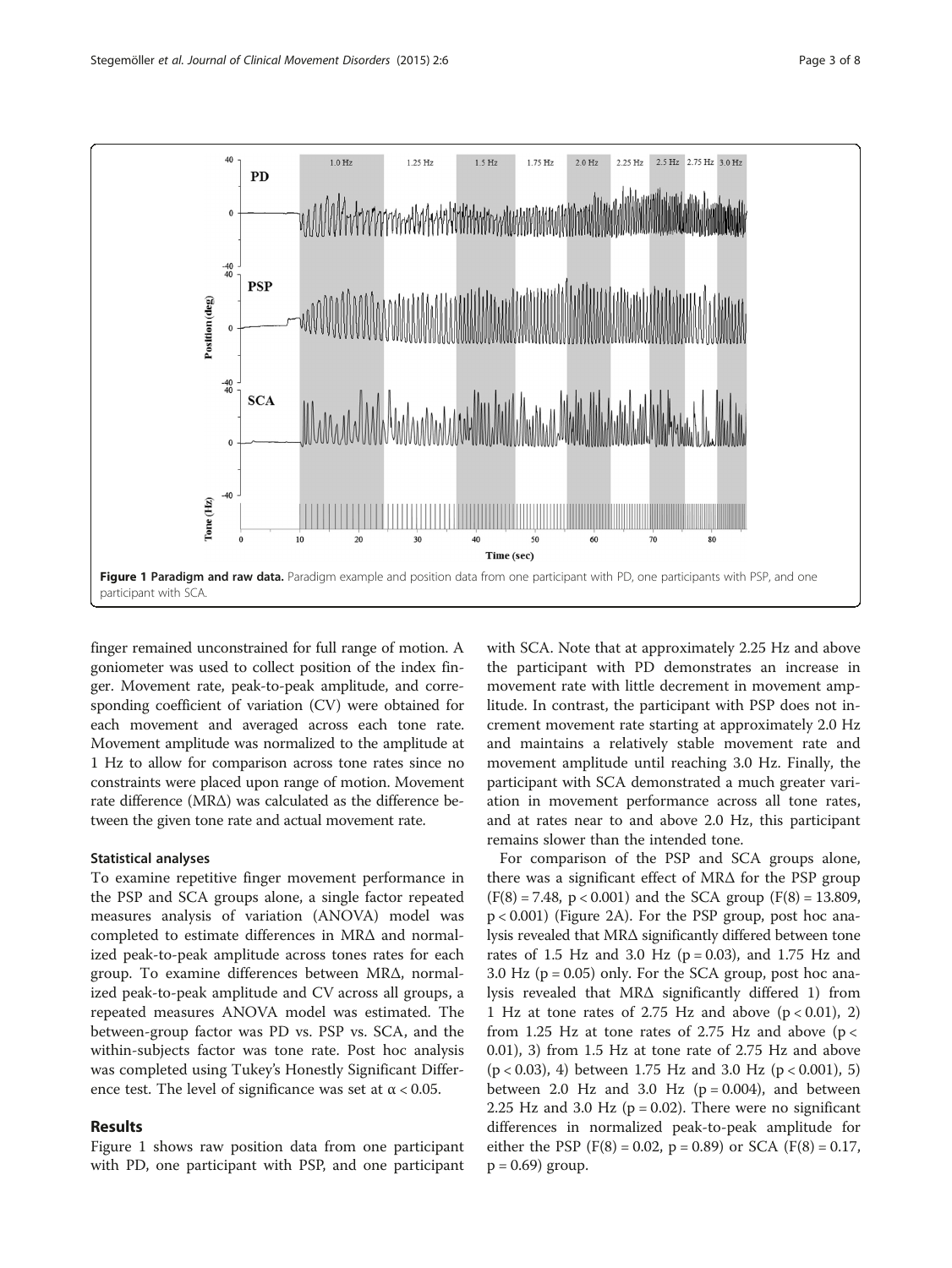<span id="page-3-0"></span>

When comparing performance across groups, it was observed that MRΔ between the three groups diverged at tone rates near to 2 Hz. Specifically, the PD group moved faster than the intended tone rate while both the PSP and SCA group moved slower than the intended tone rate (Figure 2A). Moreover, for both MRΔ and normalized peak-to-peak amplitude the standard error was larger in the PSP and SCA groups than the PD group. Thus, a comparison of CV for both outcome measures was completed.

Statistical comparison revealed a significant rate effect  $(F(8) = 7.12, p < 0.001)$ , a significant group effect  $(F(2) =$ 8.21,  $p = 0.001$ ), and a significant interaction effect (F(16) = 13.28, p < 0.001) for MRΔ. Post hoc analysis revealed that MRΔ between the PD group significantly differed (moved faster) from the PSP group at tone rates of 2.5 Hz and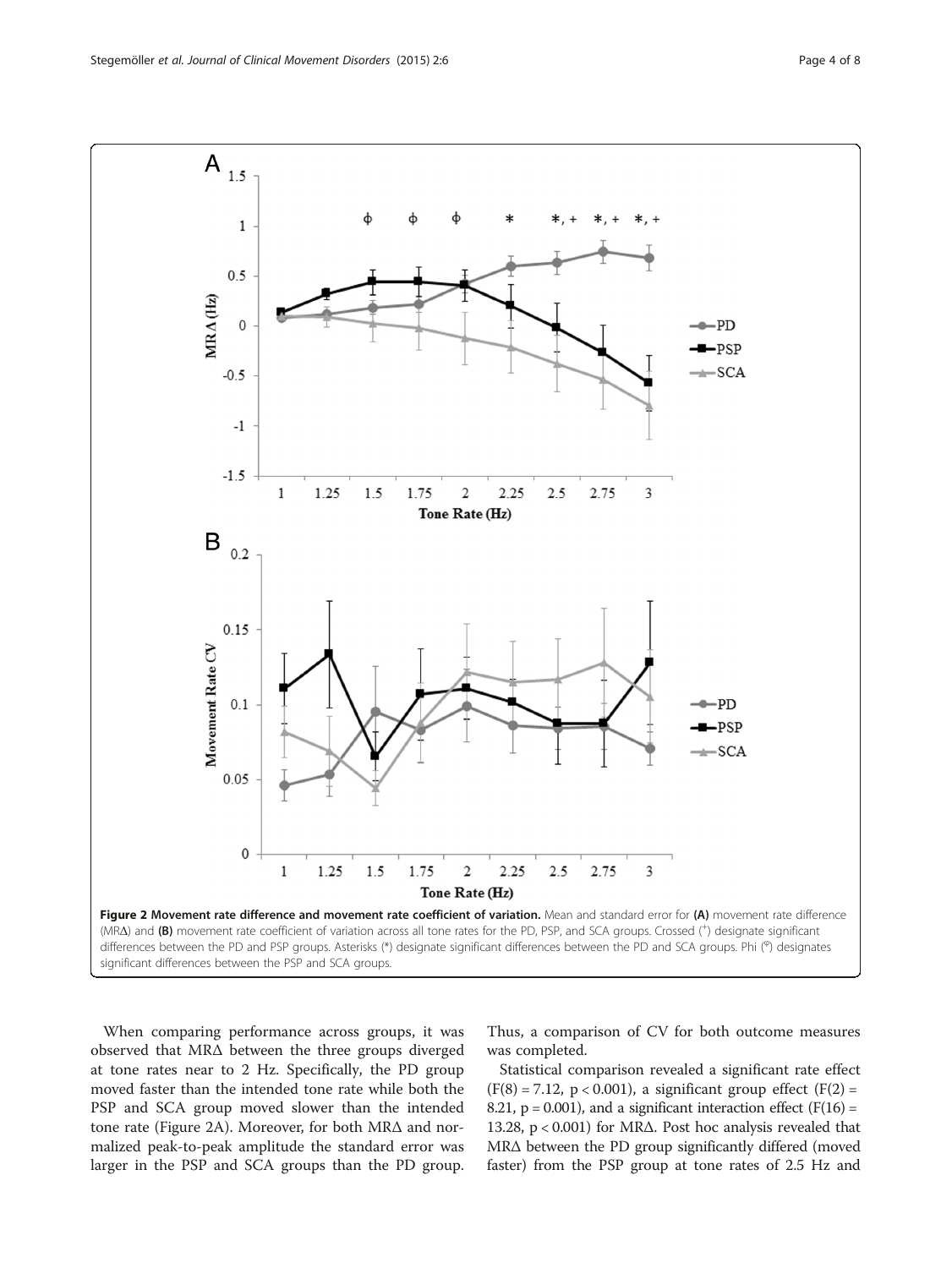above  $(p < 0.02)$  and significantly differed (moved faster) from the SCA group at tone rates of 2.0 Hz and above ( $p < 0.02$ ). MR $\triangle$  between the PSP group significantly differed from the SCA group at tone rates of 1.5 Hz, 1.75 Hz, and 2.0 Hz (p < 0.05) (Figure [2](#page-3-0)A). For CV of MRΔ, there was no main effect of tone rate, group, or interaction effect (Figure [2](#page-3-0)B).

Figure 3 shows the normalized peak-to-peak amplitude and CV for all three groups. No main effect of tone rate or group, as well as no interaction effect, was revealed for normalized peak-to-peak amplitude (Figure 3A). However, there was a main effect of group for CV of normalized peak-to-peak amplitude. Amplitude variance in the SCA group significantly differed from the PD group ( $p = 0.04$ ). There were no differences in amplitude variance between the SCA and PSP groups  $(p = 0.26)$  or the PSP and PD groups  $(p = 0.81)$ . There was no main effect of tone rate or interaction effect for normalized peak-to-peak amplitude CV (Figure 3B).

# **Discussion**

This study is the first to examine differences in repetitive finger movement performance in persons with PD, PSP, and SCA. Results revealed significant differences in movement rate across groups and tone rates. The PD group tended to move faster than the tone, while the PSP and SCA groups moved slower than the intended tone at higher tone rates. While there were no differences among groups or across tone rates in movement amplitude, the SCA group demonstrated greater variance in movement amplitude compared to the PD group. Taking these characteristics together, the results of this study suggest that quantitatively evaluating the movement rate and amplitude variance of repetitive

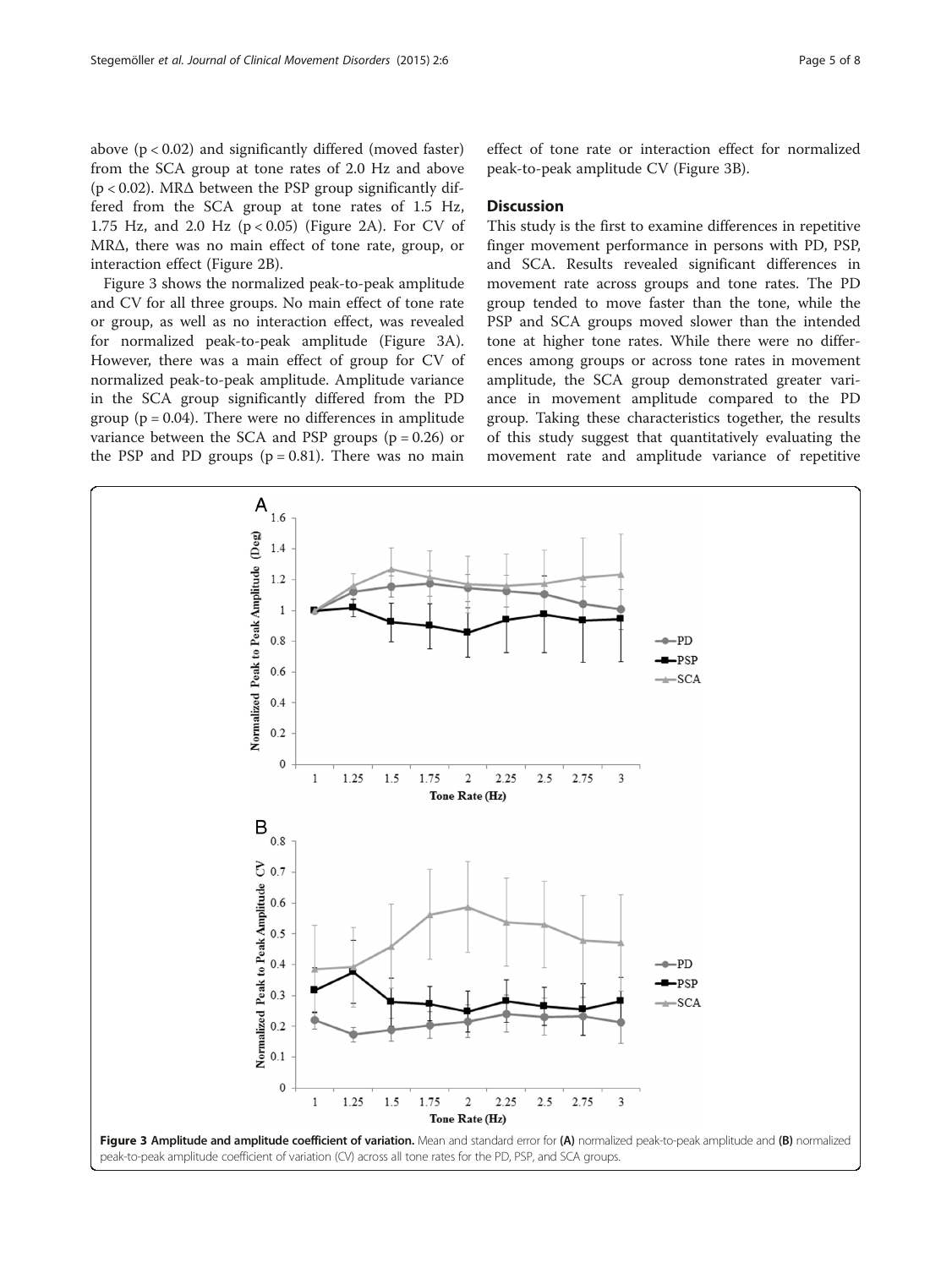finger movement performance at high rates may help distinguish among these three movement disorders. Future work should focus on testing patients early in disease and off medication.

There were no differences observed in movement amplitude across tone rates or across groups in this study. All participants were tested on medication which may account for the lack of detectable effect. However, when comparing peak-to-peak amplitude (not normalized to 1 Hz) across groups, peak-to-peak amplitude was largest across all tone rates in the SCA group  $(27.0 \pm 0.6)$ degrees) and smallest in the PSP group  $(16.2 \pm 0.8)$  degrees) compared to the PD group  $(21.3 \pm 0.5$  degrees). This is in keeping with previous research that has reported decreased movement amplitude for repetitive finger movements in persons with PSP compared to persons with PD [\[9](#page-7-0)]. No study has compared movement amplitude of repetitive finger movements between PD and SCA. However, the increased variance in movement amplitude for the SCA group compared to the PD group is consistent with previous findings comparing gait in PD and cerebellar ataxia [[12\]](#page-7-0), and may reflect ataxia/ poor coordination. The main differences in repetitive finger movement performances between the PD, PSP, and SCA groups were related to movement rate.

A major finding of this study is that differences in movement rate among groups emerged at tone rates above 2 Hz. Results revealed that the PSP and SCA groups moved slower than the intended tone while the PD group moved faster than the intended tone at higher tone rates. However, the negative MRΔ for the PSP and SCA groups may be due to an inability to sustain movement rates above a certain frequency due to incoordination or rigid-bradykinesia. Indeed, participants with PSP incremented movement rate with the tone rate until reaching the tone rate of 2 Hz. At rates above 2 Hz, the PSP group maintained a constant movement rate (2.4 to 2.5 Hz with a standard error of 0.22 to 0.29). In fact, the PSP group did not fall below the intended rate until reaching the tone rate of 2.5 Hz (see Figure 4). Thus, the PSP group demonstrated an inability to increment movement rate above 2.5 Hz. A previous study examining repetitive finger movements in persons with PSP describes the finger tap pattern as "hypokinetic without decrement" [[9\]](#page-7-0). Ling and colleagues [[9\]](#page-7-0) further suggest that persons with PSP demonstrate a lack of decrement in movement amplitude during repetitive finger movement compared to persons with PD. Likewise, in the present study, there was no significant change in movement amplitude across tone rates in the PSP group. Taken together, persons with PSP may lock into a steady state performance of repetitive movement, potentially perseverating more, that is unaffected by changing environmental cues (increase in tone rate).

In contrast to the PSP group, the SCA group remained slower than the intended tone rate beginning at 2 Hz, but were still able to increment movement rate minimally  $(1.8 \text{ to } 2.2 \text{ Hz with a standard of } 0.06 \text{ to } 0.22)$  (see Figure 4). This is in keeping with previous studies. Akhlaghi and collegues [\[13](#page-7-0)] demonstrated that persons with Friedreich's ataxia demonstrated a slower finger tapping rate when compared to healthy control participants [[13\]](#page-7-0). Kosaka and collegues [[11\]](#page-7-0) have demonstrated that at rates above 2 Hz, persons with spinocerebellar degeneration demonstrated a decreased movement rate [[11\]](#page-7-0). Interestingly, gait speed has been shown to affect gait variability in persons with cerebellar ataxia, with the highest variability occurring during slow and fast walking [[14,15\]](#page-7-0). In the current study, no significant change in movement amplitude across tone rates was observed, but amplitude variance was significantly increased compared to the PD group. The variance in both movement rate and amplitude in the SCA group did increase, though not significantly, as the tone rate increased. Thus, in this study, we suggest the reduced movement rate in the SCA group may be the result of participants trying to reduce movement variability to allow for a more stable overall movement performance.

Previous research has reported that persons with PD demonstrate impairments in repetitive finger movement performance, characterized by a dramatic increase in movement rate accompanied by hesitations and arrest as well as a loss of movement amplitude, at tone rates near to and above 2 Hz and is not improved with dopaminergic medication [[5-8](#page-6-0)]. This would suggest that nondopaminergic mechanisms may contribute at least in part to this impairment [\[5](#page-6-0)]. In healthy populations, transition in repetitive finger movement performance at rates near to and above 2 Hz is associated with changes in activity over primary and secondary motor areas, as well as changes in motor cortical oscillations [\[16-18](#page-7-0)]. This may suggest that a change in motor control of

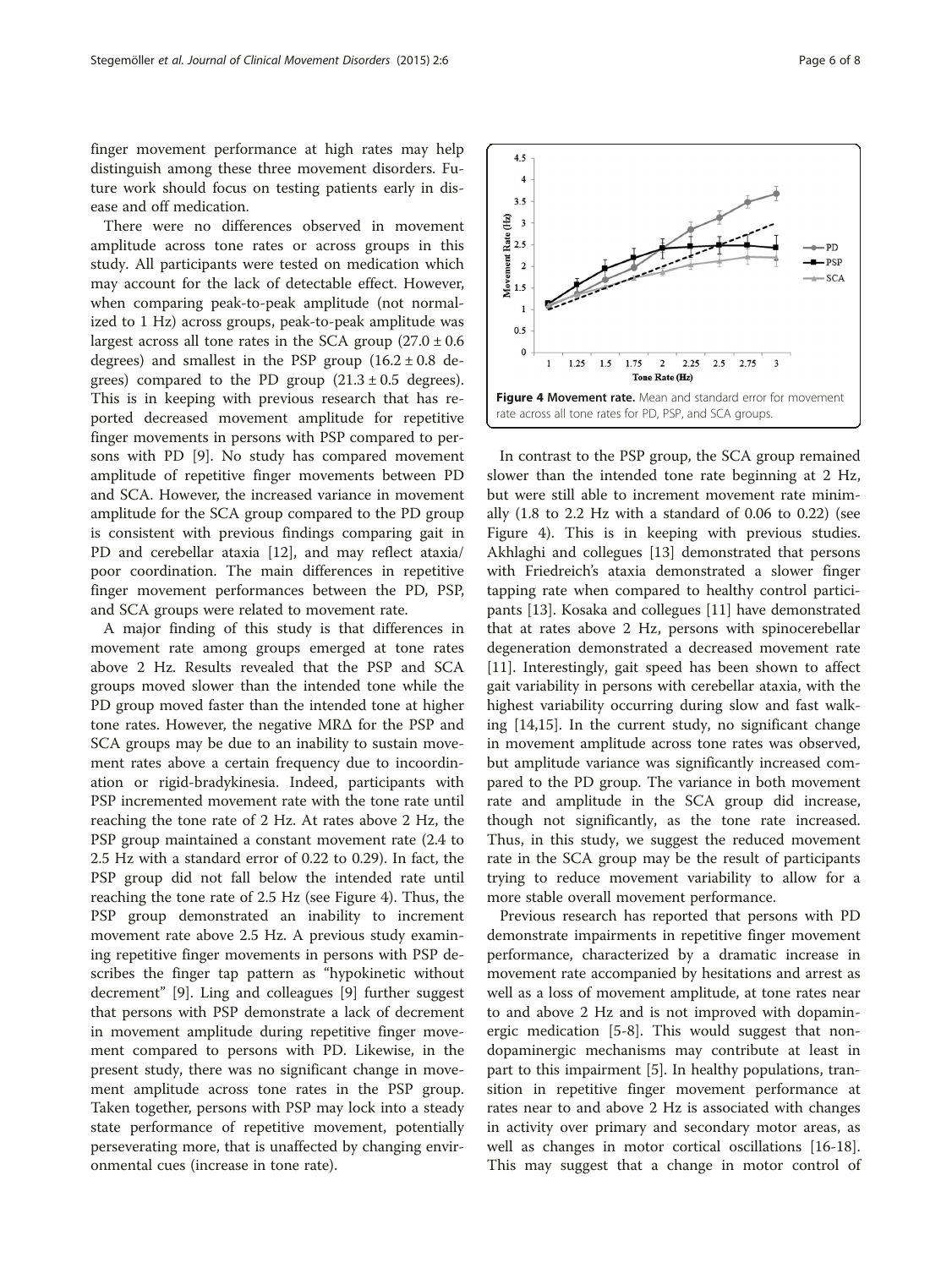<span id="page-6-0"></span>repetitive finger movements, potentially from discrete to continuous movement, occurs at rates near to 2 Hz. The change in motor control may lead to the deterioration of repetitive finger movement performance in persons with PD, as well as, PSP and SCA. In this study, movement rate performance in the PSP and SCA groups diverged from the PD group near 2 Hz. These results indeed support the hypothesis that control of repetitive finger movement performance changes at rates near 2 Hz and may be mediated in part by cerebellar function as cerebellar dysfunction has been previously reported in PD, PSP, and SCA [2-4]. However, given the differences in movement performance across the groups, pathophysiological mechanisms involving cerebellar and basal ganglia function may contribute differentially to the changes in movement performance at high movement rates.

Our study had several limitations. First, as this was a pilot study the sample size was small for each of the three populations studied. Due to the small sample size we were unable to match subjects for age, gender, or disease severity (further difficult given the inherent differences among these disorders), and the individual participant variability may have impacted statistical significance. Second, the SCA group in general was more heterogeneous than the PD or PSP groups and may account in part for the increased variation seen in this group. Third, subjects were evaluated in mid to late disease (average disease duration was at least 5 years for each group). Examining these patients earlier in disease, during the first or second year post-diagnosis, may be more clinically meaningful and could support this approach as a potential diagnostic tool if these findings are validated. There is a possibility that fatigue may have contributed to the decrements in movement performance. Previous research has shown that impairments in repetitive finger movement performance in persons with PD using this same task was not due to fatigue [6]. However, the contribution of fatigue to impairments in persons with PSP or SCA has not been tested. Finally, cognitive impairment is often present in patients with PD, PSP, and SCA, and could potentially affect the variability in the results. No cognitive information was collected in this study to rule this potential confound out. However, the task in this study was rather simple and involved limited cognitive effort.

# Conclusion

The results of this study suggest that persons with PD, PSP, and SCA may use different motor control strategies for repetitive finger movement performance at high movement rates. Specifically at movement rates near 2 Hz and above, participants with PD tended to move faster than the intended tone (similar to festination); participants with PSP maintained a constant rate; and participants with SCA moved slower than the intended tone though still minimally incremented movement rate and demonstrated an increase in variance in movement amplitude. Future imaging studies are needed to examine if these differences in movement performance are accounted for by differing pathophysiological mechanisms. However, this study provides initial evidence that quantitatively evaluating repetitive finger movement performance has the potential to differentiate movement disorders that may present similar to PD.

#### Abbreviations

PD: Parkinson's disease; PSP: Progressive Supranuclear Palsy; SCA: Spinocerebellar ataxia; HZ: Hertz; STN-DBS: Deep brain stimulation of the subthalamic nucleus; CV: Coefficient of variation; MRΔ: Movement rate difference; ANOVA: Analysis of variation.

#### Competing interest

The authors declare that they have no competing of interest.

#### Authors' contribution

All authors agree to be accountable for all aspects of the work ensuring accuracy and integrity of the manuscript. ELS - Concept and design, data collection and analysis, drafting and revising manuscript, final approval. JU - Data analysis, revising manuscript. MDT, NRM, SHS, MSO and CJH - Concept and design, revising manuscript, final approval. All authors read and approved the final manuscript.

#### Acknowledgements

This study was supported in part by the National Institutes of Health (NIH) and National Center for Research Resources (NCRR) CTSA grant 1UL1RR029890.

#### Author details

<sup>1</sup>Department of Kinesiology, Iowa State University, 235 Forker, Ames, IA 50011, USA. <sup>2</sup>Department of Applied Physiology and Kinesiology, University of Florida, Gainesville, USA. <sup>3</sup>Center for Movement Disorders and Neurorestoration, Department of Neurology, University of Florida, McKnight Brain Institute, Gainesville, USA. <sup>4</sup>Department of Kinesiology and Health Promotion, Troy University, Troy, USA.

#### Received: 24 September 2014 Accepted: 17 December 2014 Published online: 16 February 2015

#### References

- 1. Albin RL, Young AB, Penney JB. The functional anatomy of basal ganglia disorders. Trends Neurosci. 1989;12:366–75.
- 2. van Gaalen J, Giunti P, van de Warrenburg BP. Movement disorders in spinocerebellar ataxias. Mov Disord. 2011;26:792–800.
- 3. Tawana K, Ramsden DB. Progressive supranuclear palsy. J Clin Pathol: Mol Pathol. 2001;54:427–34.
- 4. Giza E, Gotzamani-Psarrakou A, Bostantjopoulou S. Imaging beyond the striatonigral dopaminergic system in Parkinson's disease. Hell J Nucl Med. 2012;15:224–32.
- 5. Stegemöller EL, Simuni T, MacKinnon C. Effect of movement frequency on repetitive finger movements in patients with Parkinson's disease. Mov Disord. 2009;24:1162–9.
- 6. Stegemöller EL, Allen DP, Simuni T, MacKinnon CD. Rate-dependent impairments in repetitive finger movements in patients with Parkinson's disease are not due to peripheral fatigue. Neurosci Lett. 2010;182:1–6.
- 7. Stegemöller EL, Zadikoff C, Rosenow JM, MacKinnon CD. Deep brain stimulation improves movement amplitude but not hastening of repetitive finger movements. Neurosci Lett. 2013;552:135–9.
- 8. Nakamura R, Nagasaki H, Narabayashi H. Disturbances of rhythm formation in patients with Parkinson's disease: part 1. Characteristics of tapping response to the periodic signals. Percept Mot Skills. 1978;46:63–75.